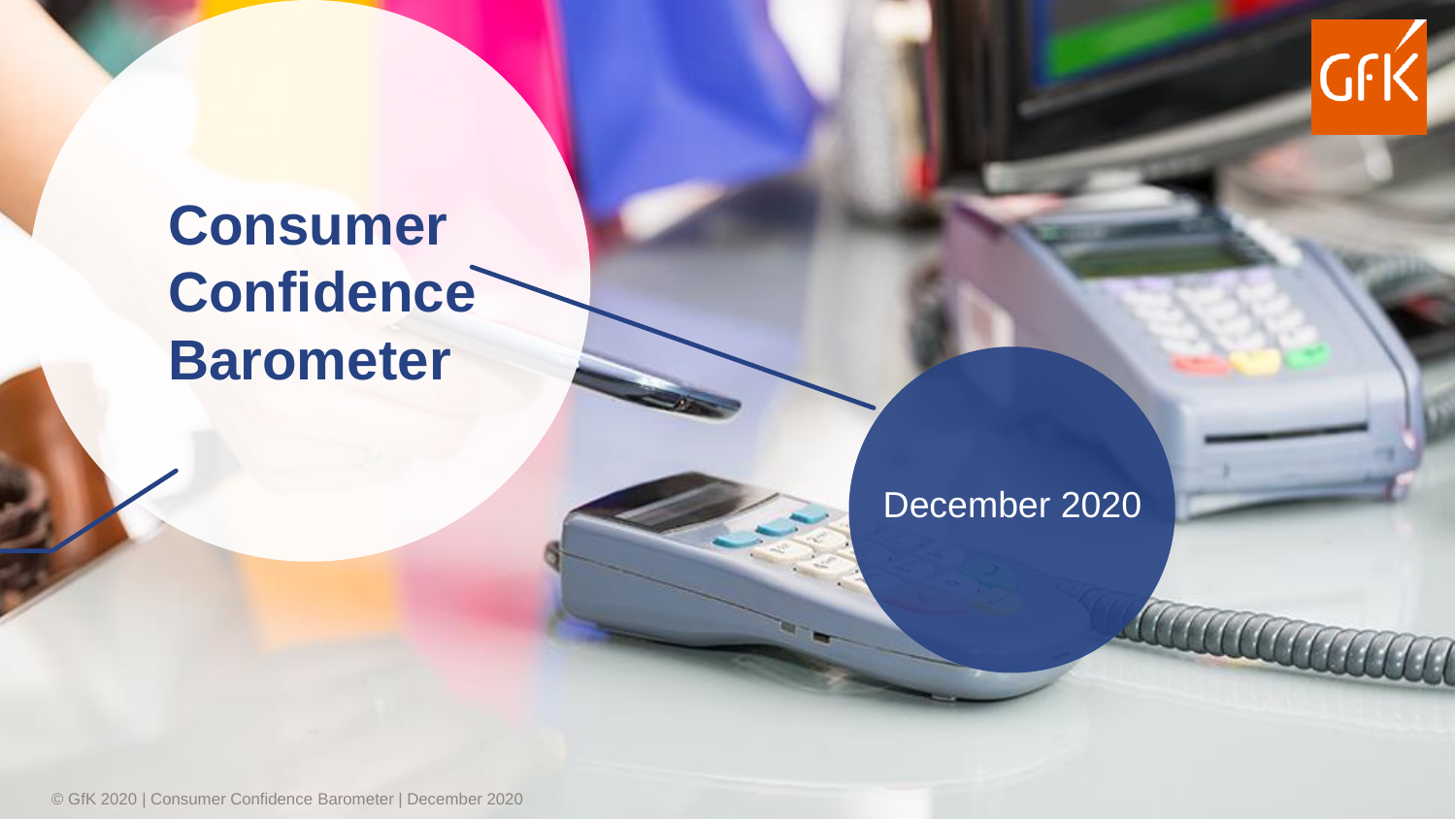

#### Consumer Confidence Barometer - Overview

- The UK Consumer Confidence Barometer is conducted by GfK in partnership with the European **Commission**
- The UK Consumer Confidence Survey was conducted amongst a sample of 2000 individuals aged 16+ in the UK
- Quotas are imposed on age, sex, region and social class to ensure the final sample is representative of the UK population
- Interviewing was carried out between 1st and 11th December 2020
- **The study arrives at the index score by arriving at an average of averages from core questions**
- **•** This survey was conducted via a nationally representative online survey, with a yearly telephone survey conducted to calibrate the data

© GfK 2020 | Consumer Confidence Barometer | December 2020 2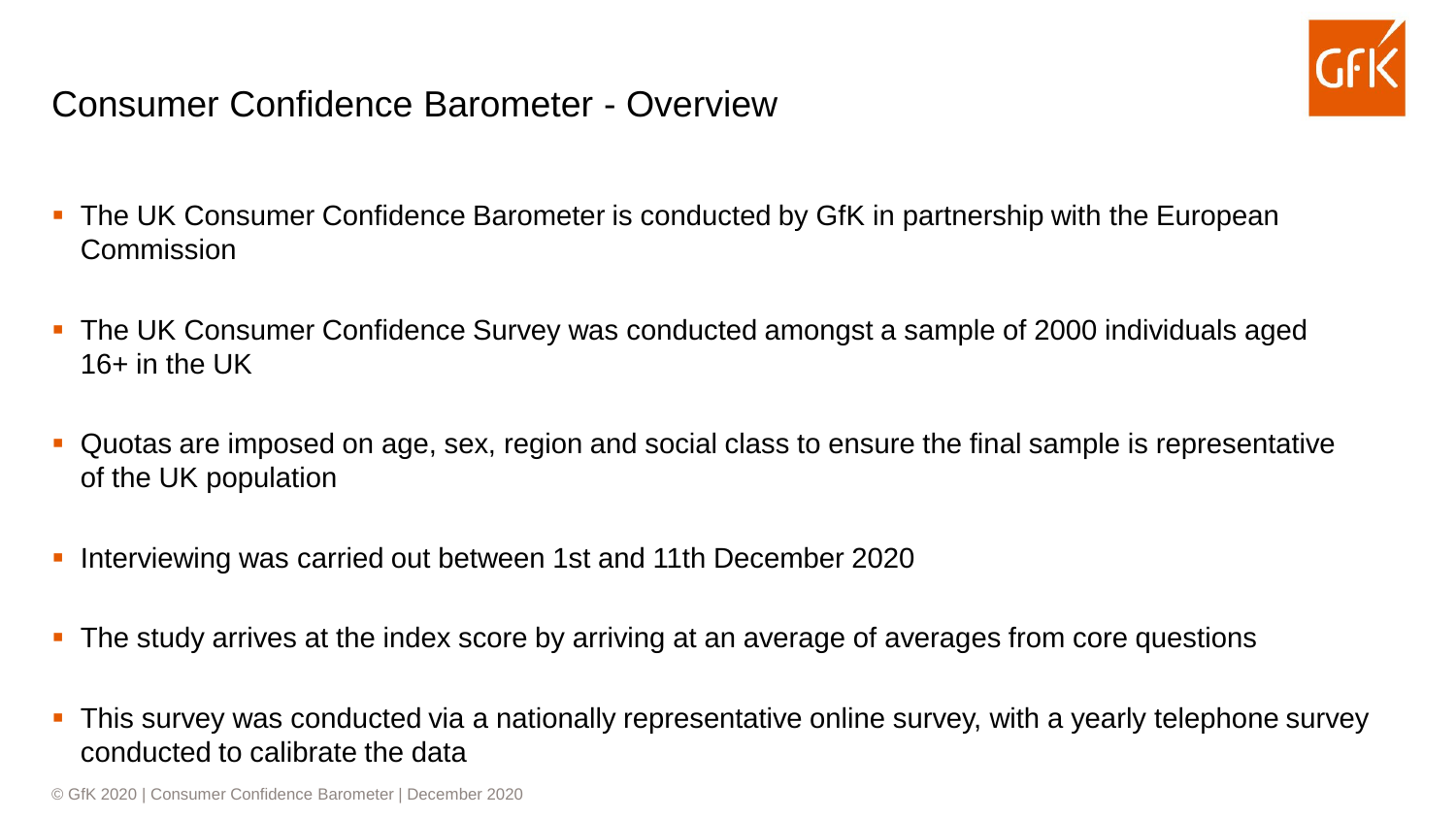

## Consumer Confidence Index

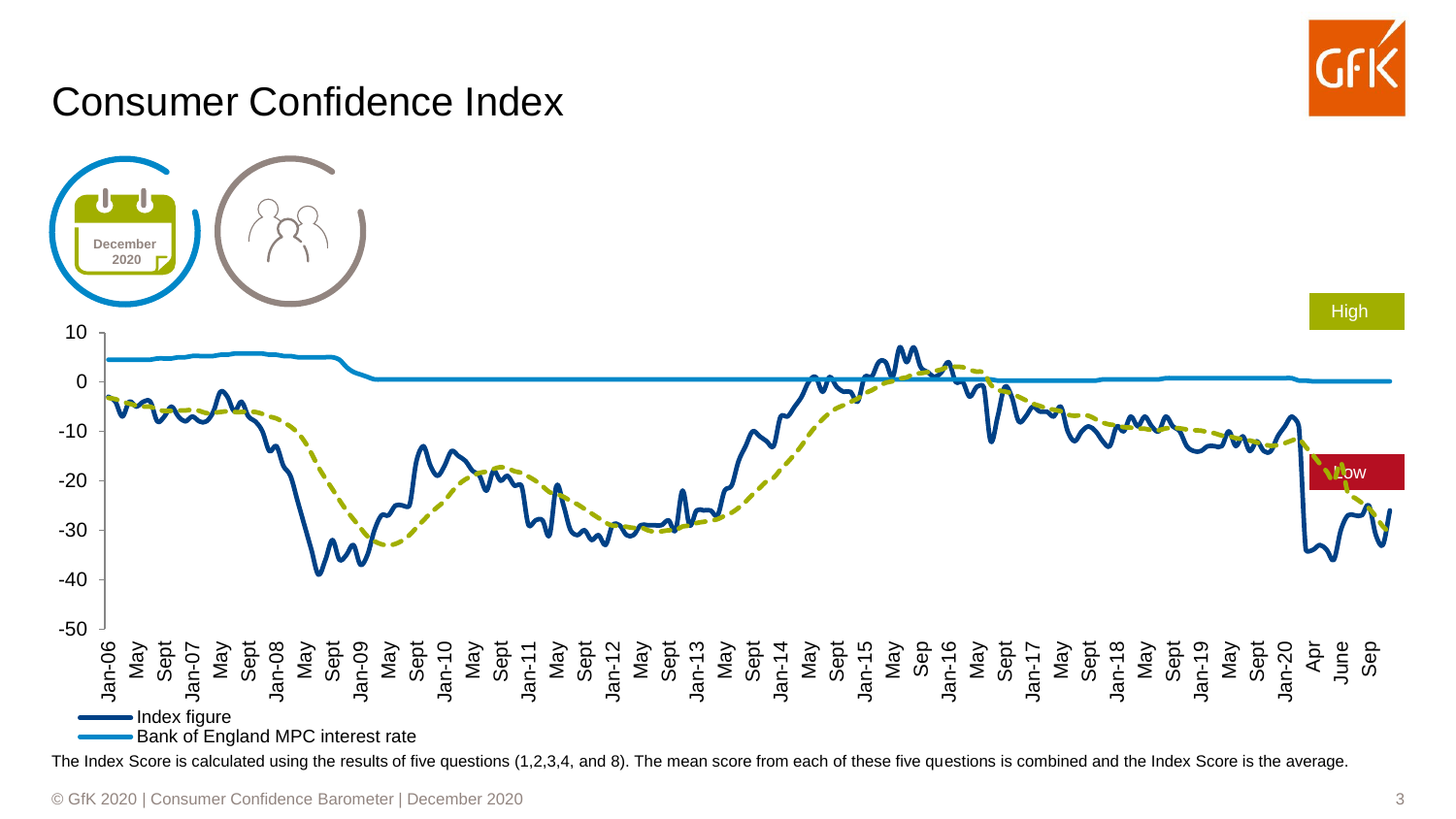

Q2 How do you expect the financial position of your household to change over the next 12 months? Get a lot better =  $1$  / Get a little better = 0.5 / Stay the same =  $0$  / Get a little worse -0.5 / Get a lot worse = -1

Q1 How has the financial situation of your household changed over the last 12 months? Got a lot better =  $1 /$  Got a little better = 0.5 / Stayed the same = 0 / Got a little worse -0.5 / Got a lot worse = -1

© GfK 2020 | Consumer Confidence Barometer | December 2020 4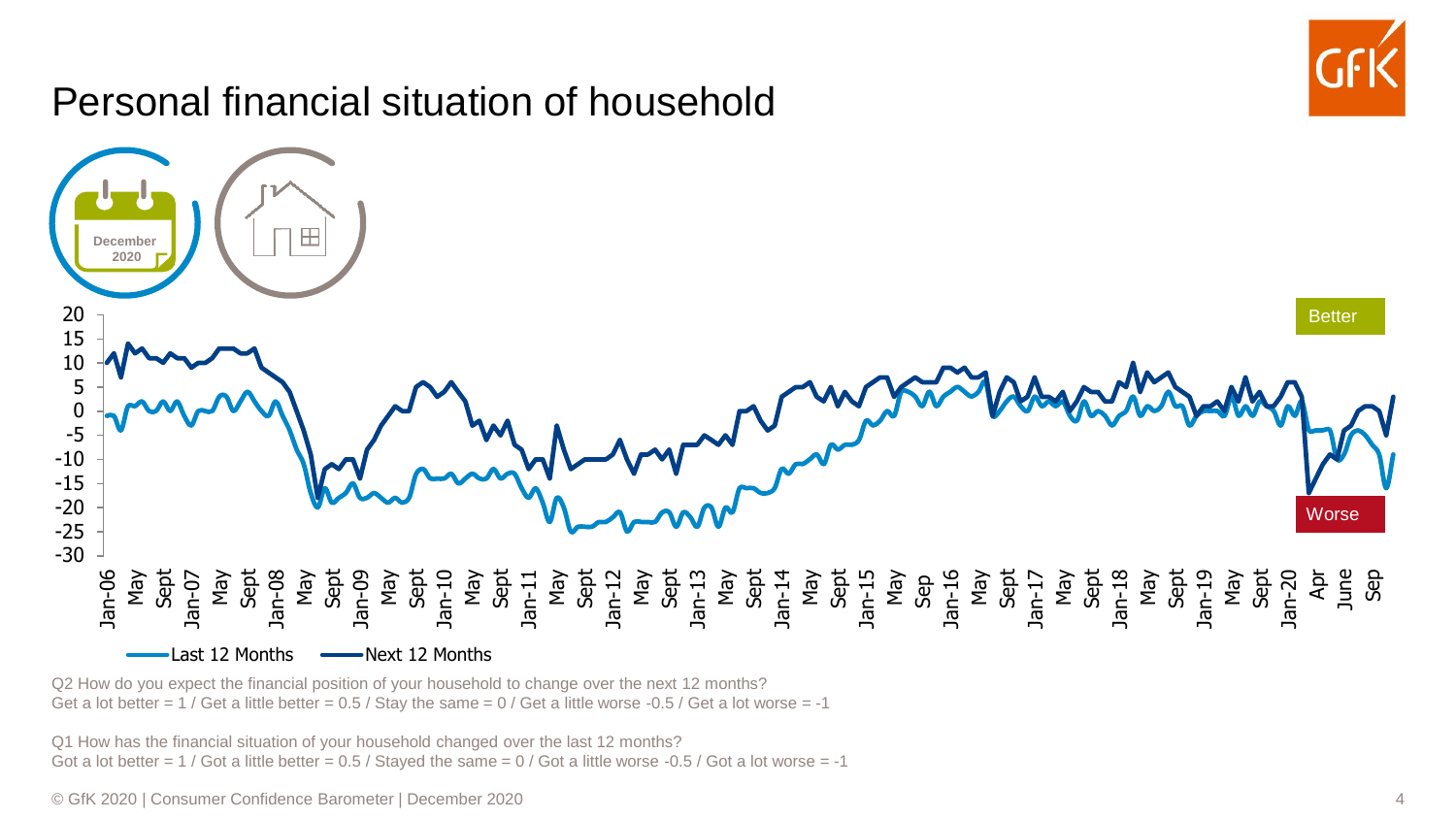

Q3 How do you think the general economic situation in this country has changed over the last 12 months? Got a lot better =  $1$  / Got a little better =  $0.5$  / Stayed the same =  $0$  / Got a little worse -0.5 / Got a lot worse = -1

Q4 How do you expect the general economic situation in this country to develop over the next 12 months? Get a lot better =  $1$  / Get a little better = 0.5 / Stay the same =  $0$  / Get a little worse -0.5 / Get a lot worse = -1

© GfK 2020 | Consumer Confidence Barometer | December 2020 5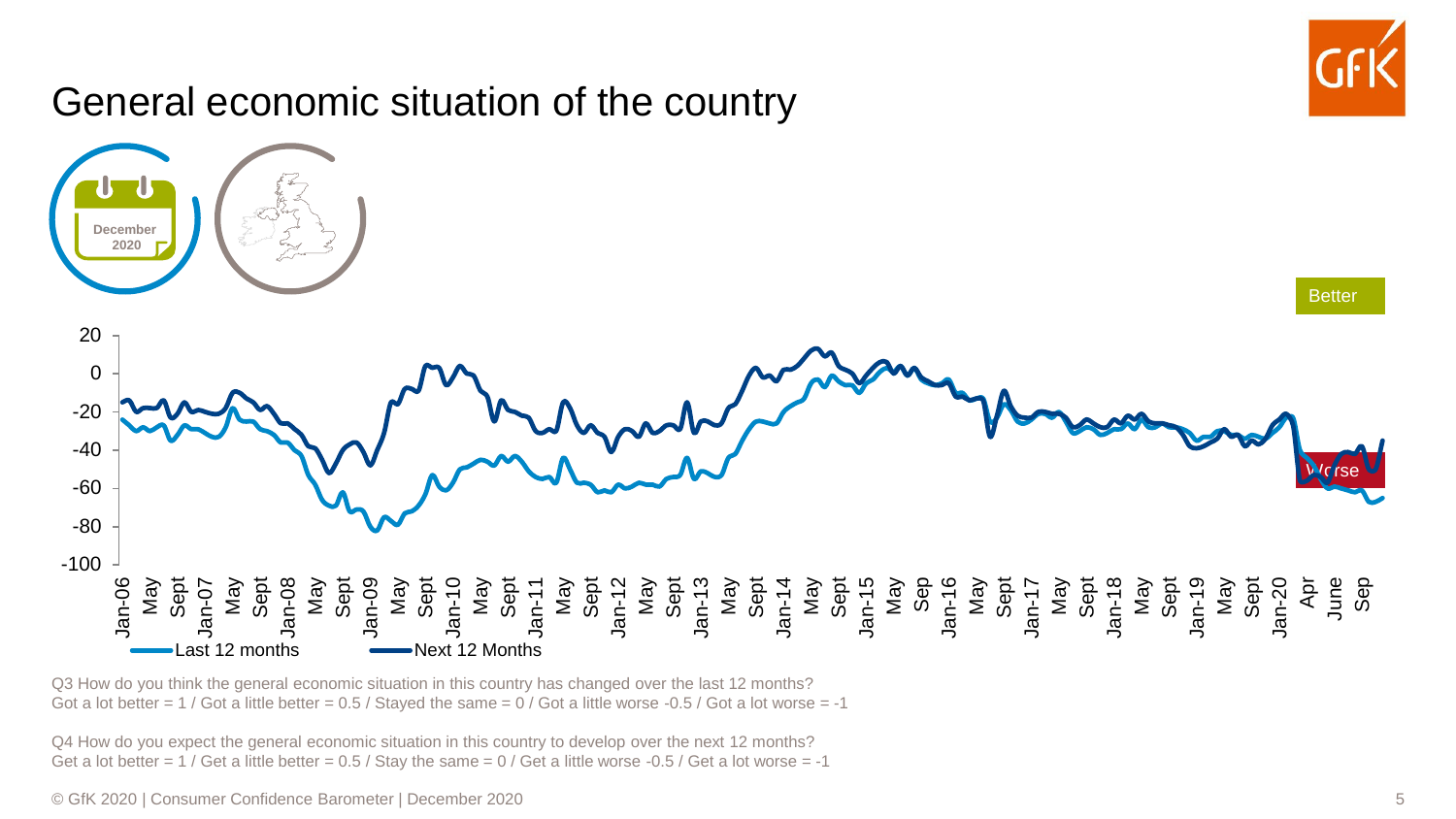#### Climate for major purchases Right time Wrong tim Jan-06 May Sept Jan-07 May Sept Jan-08 May Sept Jan-09 May Sept Jan-10 May Sept Jan-11 May Sept Jan-12<br>May 5 may 12 may 12 may 12 may 12 may 12 may 12 may 12 may 12 may 12 may 12 may 12 may 12 may 12 may 12<br>Jan-17 may 12 may 12 may 12 may 12 may 12 may 12 may 12 may 12 may 12 may 12 may 12 may 12 may 12 may 12 may 1<br> Apr June Sep -60 -50 -40 -30 -20 -10 0 10 20 30  $-Major$  purchases  $\longrightarrow$  Annual moving average Is now the right time to buy? **December 2020**

Q8 In view of the general economic situation, do you think now is the right time for people to make major purchases such as furniture or electrical goods? Yes, now is the right time  $= 1$  / It is neither the right time nor the wrong time  $= 0$  / No, it is the wrong time  $= -1$